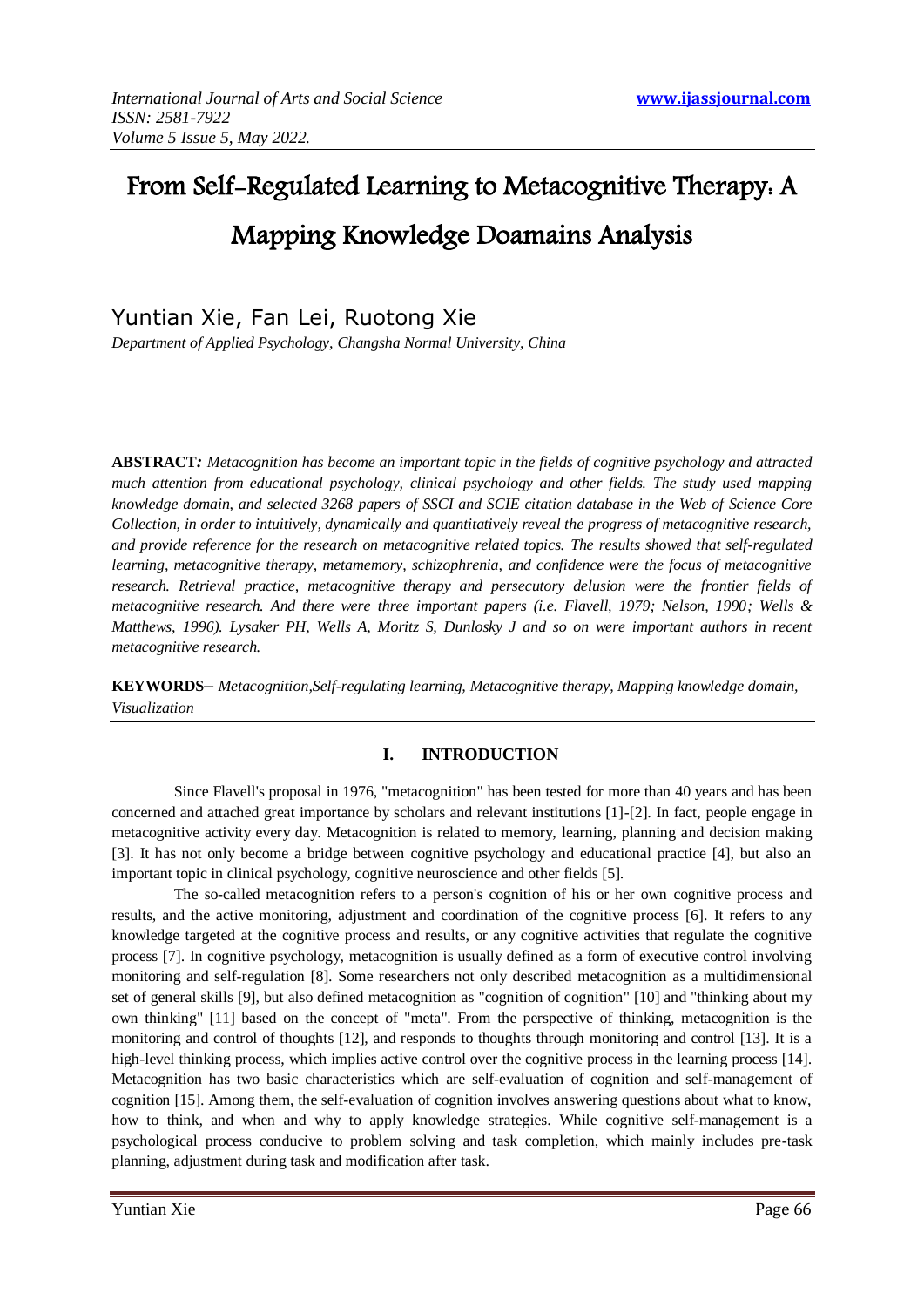A review of metacognitive research shows that in the 1970s, the focus was mainly on metacognitive knowledge and experience, while in the 1980s, the focus shifted to emphasis on metacognitive control and strategy use [16]. Since then, metacognition has been a topic of interest in cognitive psychology, especially in the study of meta-memory. At present, cognitive psychology, cognitive developmental psychology and social developmental psychology are the basis of metacognitive research [17]. Moreover, different disciplines have different emphases on the concepts of metacognitive knowledge, metacognitive strategies and metacognitive experience, which are often involved in metacognitive research. Specifically, metacognitive experience is most mentioned in developmental psychology and educational psychology. In experimental cognitive psychology, most studies are related to metacognitive strategies. In clinical psychology, personality psychology and social psychology, the proportion of the three concepts is fairly uniform. In neuroscience and animal psychology, metacognitive knowledge attracts more attention [5].

Generally speaking, most of the analysis on the research progress of metacognition is based on the overview of the field, concept and method of metacognition research, and lack of intuitive and dynamic description of the development process and structural relationship of the knowledge involved through quantity. Yet, Knowledge map, as a visualization technology, can present many implicit complex relationships between knowledge units or knowledge groups, such as network, structure, interaction, crossover, evolution or derivation [18], thus pushing new research directions in the field of metacognition. As Web of Science (WoS) Core Collection is an important database for obtaining global academic information, it contains more than 12,400 authoritative and high-impact academic journals in the world, covering natural science, social science and other fields. Since 1976, the number of literatures related to metacognition has been increasing. In order to uncover the recent research trends in this field, this study attempts to apply knowledge mapping to analyze the literature on metacognition research in the SSCI (Social Sciences Citation Index) and SCIE (Science Citation Index Expanded) citation databases in the WoS core collection, expecting to reveal the research process in this field visually, dynamically and quantitatively, and to provide reference and reference for subsequent research in the field of metacognition.

## **II. METHODS**

#### **1.1 Data Sources**

This study takes the WoS core Collection as the data source, takes "Metacognition" or "Metacognitive" as the keyword, and restricts the publication period of the literature to 2015-2019. The literature type is article or review, and the language is English. A total of 3317 literatures included in SSCI and SCIE citation databases were retrieved. Repetitive literatures were excluded and publication time of literatures was determined. Finally, 3268 literatures were included in the study. As shown in Figure 1, the publication of metacognitive literature presents a trend of linear growth.



**Figure 1**Publication of metacognitive literature

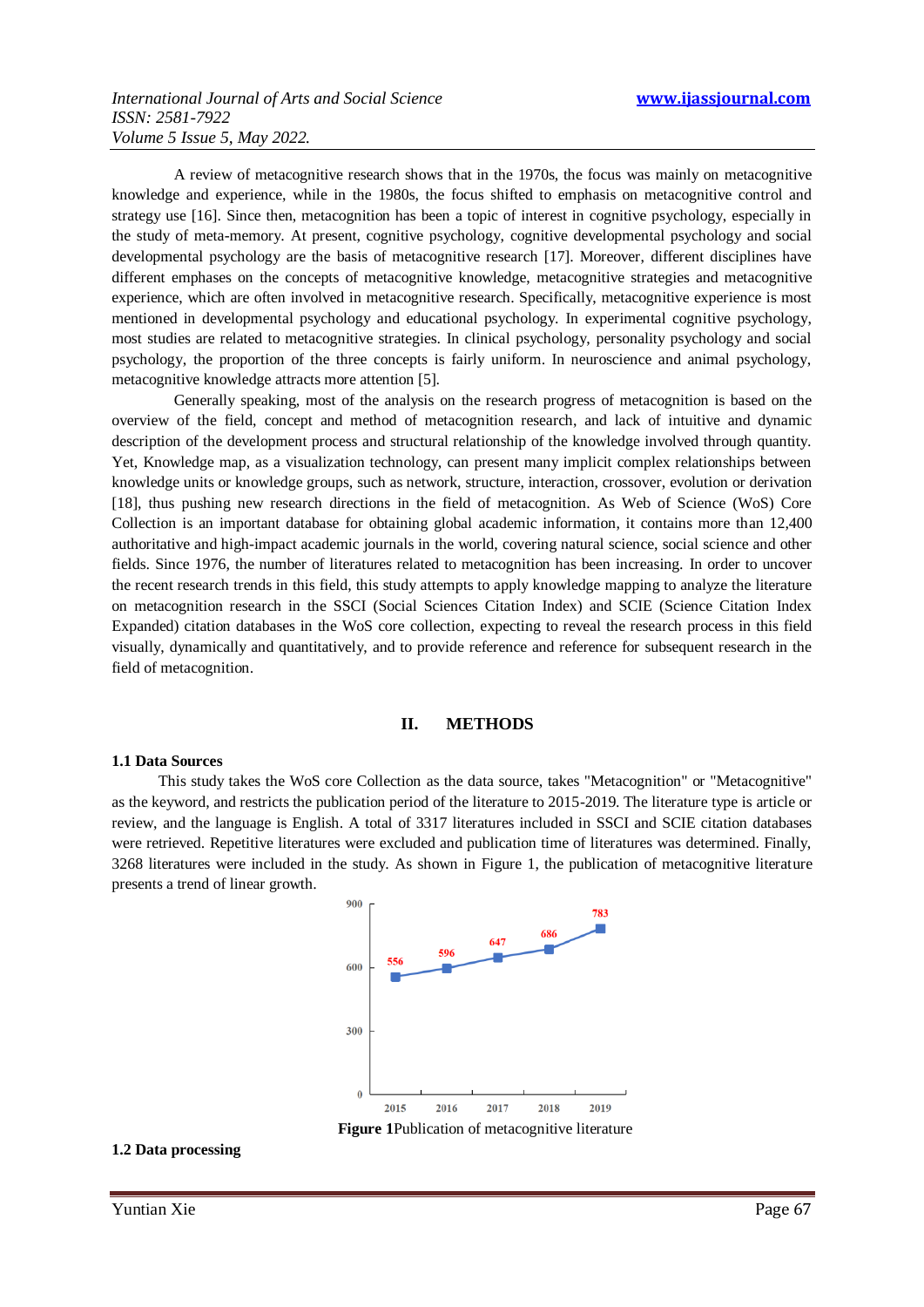Use Citespace5.6.R5 and VOSviewer1.6.15 to analyze data and plot. When using CiteSpace to divide the time zone, carry out a yearly division. And then, analyze the cited literatures from four aspects: keywords, authors, institutions and cited literatures.

## **III. RESULTS**

#### **1.1 Keywords**

Research shows that among the keywords (except "metacognitive") in metacognitive literature, the top three are "performance", "knowledge" and "memory" (see Table 1). The result of keyword cluster analysis shows that five clusters are mainly formed, the cluster module value (Q) is 0.5474, and the average cluster contour value (S) is 0.7034. Generally speaking, Q>0.3 means the clustering structure is significant, S>0.5 means the clustering is reasonable. Therefore, the clustering structure of keywords in this study is significant and reasonable. Among them, cluster 1 is "self-regulated learning", S=0.701, including self-regulation, motivation, knowledge, cooperative learning and other keywords; Cluster 2 was metacognitive therapy (S=0.750), including worry, depression, anxiety, metacognitive belief and other keywords. Cluster 3 was "metamemory", S=0.811, including memory, extraction practice, monitoring, processing fluency and other keywords; Cluster 4 was "schizophrenia", with S=0.857, including social cognition, psychosis, neuro-cognition, cognitive bias and other keywords. Cluster 5 is "confidence", S=0.853, including decision-making, consciousness, perception, introspection and other keywords.

|  |  | Table 1Top 50 high-frequency keywords |
|--|--|---------------------------------------|
|--|--|---------------------------------------|

| SN             | keywords           | frequency | <b>SN</b> | keywords                | frequency SN |    | keywords         | frequency |
|----------------|--------------------|-----------|-----------|-------------------------|--------------|----|------------------|-----------|
| 1              | performance        | 406       | 18        | meta-analysis           | 173          | 35 | psychosis        | 122       |
| $\overline{2}$ | knowledge          | 317       | 19        | metamemory              | 169          | 36 | disorder         | 118       |
| 3              | memory             | 303       | 20        | symptom                 | 161          | 37 | education        | 116       |
| $\overline{4}$ | student            | 269       | 21        | awareness               | 160          | 38 | behavior         | 113       |
| 5              | model              | 263       | 22        | achievement             | 159          | 39 | social cognition | 110       |
| 6              | schizophrenia      | 255       | 23        | information             | 156          | 40 | validation       | 108       |
| 7              | self-regulation    | 229       | 24        | anxiety                 | 154          | 41 | psychotherapy    | 108       |
| 8              | judgment           | 228       | 25        | decision making         | 151          | 42 | instruction      | 102       |
| 9              | strategy           | 227       | 26        | self-regulated learning | 147          | 43 | comprehension    | 99        |
| 10             | confidence         | 225       | 27        | attention               | 144          | 44 | intervention     | 98        |
| 11             | motivation         | 224       | 28        | working memory          | 142          | 45 | scale            | 97        |
| 12             | cognition          | 220       | 29        | individual difference   | 139          | 46 | classroom        | 96        |
| 13             | depression         | 214       | 30        | skill                   | 137          | 47 | association      | 96        |
| 14             | children           | 207       | 31        | perception              | 133          | 48 | efficacy         | 95        |
| 15             | belief             | 193       | 32        | self                    | 130          | 49 | insight          | 94        |
| 16             | accuracy           | 189       | 33        | questionnaire           | 130          | 50 | deficit          | 92        |
| 17             | executive function | 175       | 34        | experience              | 129          |    |                  |           |

In addition, the results of keyword breakout analysis (the duration of breakout is at least one year) show (See Figure 2) that recall has the largest burst value (5.22), and the duration of breakout is one year (2016). However, keywords such as retrieval practice, metacognitive therapy, persecutory delusion and other keywords not only have large occurrence value, but also have a long duration of occurrence, and the expiration year of occurrence is 2019. Because professional terms with rapidly increasing frequency can be identified as frontier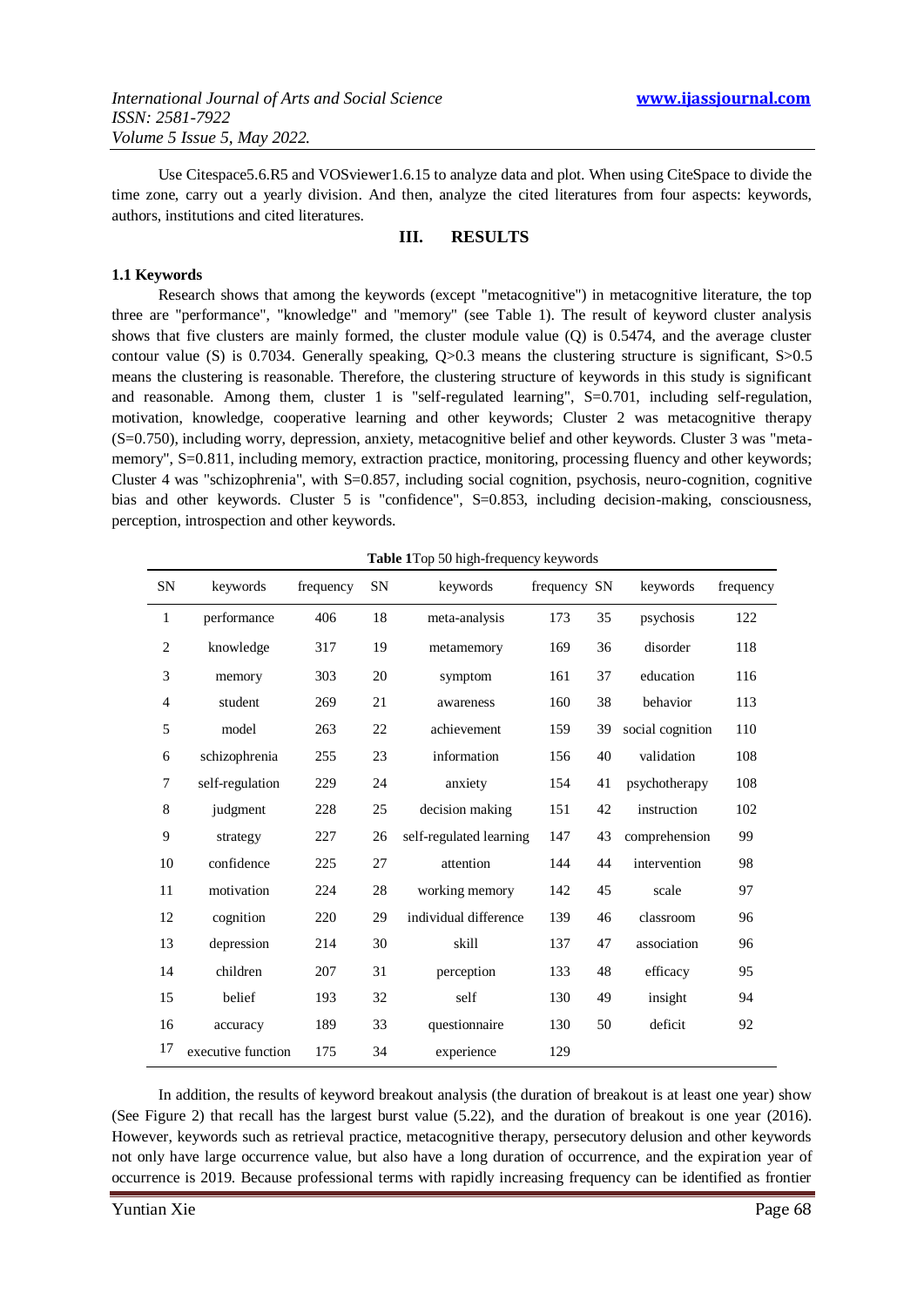terms [19], extraction exercise, metacognitive therapy, victimization delusion, etc., can be regarded as frontier fields of metacognitive research.

| Keywords                 |      |             |      | Year Strength Begin End 2015 - 2019 |
|--------------------------|------|-------------|------|-------------------------------------|
| recall                   | 2015 | 5.1908 2016 |      | $2016$ $-$                          |
| recollection             | 2015 | 4.7862 2016 | 2017 |                                     |
| information seeking      | 2015 | 4.7207 2015 | 2015 |                                     |
| prior knowledge          | 2015 | 4.7207 2015 | 2015 |                                     |
| reading strategy         | 2015 | 4.5251 2015 | 2016 |                                     |
| online                   | 2015 | 4.5251 2015 | 2016 |                                     |
| retrieval practice       | 2015 | 4.4994 2018 | 2019 |                                     |
| animal                   | 2015 | 4.1959 2015 |      | $2015 -$                            |
| short term memory        | 2015 | 4.1474 2016 |      | $2017$ $\longrightarrow$            |
| preschooler              | 2015 | 4.1362 2016 | 2016 |                                     |
| reasoning                | 2015 | 3.9636 2017 | 2017 |                                     |
| coregulation             | 2015 | 3,7505 2015 | 2017 |                                     |
| metacognitive therapy    | 2015 | 3.6836 2018 | 2019 |                                     |
| underconfidence          | 2015 | 3.6189 2016 | 2016 |                                     |
| metacognitive regulation | 2015 | 3,5089 2016 |      | $2017$ $\longrightarrow$            |
| delusion                 | 2015 | 3.5056 2015 | 2016 |                                     |
| level                    | 2015 | 3.4679 2017 | 2017 |                                     |
| variability              | 2015 | 3.4679 2017 | 2017 |                                     |
| persecutory delusion     | 2015 | 3.4287 2017 | 2019 |                                     |
| adolescence              | 2015 | 3.3883 2015 |      | $2015 -$                            |
|                          |      |             |      |                                     |

**Figure 2**The top 20 keywords in breakout value

## **1.2 Author**

The study shows that among authors of metacognitive literature, the most prolific authors are Lysaker PH and Wells A (see Figure 3A). The results of author cooperation network analysis of cited literatures (See Figure 4) show that there are 9 author communities: (1) Represented by Moritz S, Andreou C, Hauschildt M, etc.; (2) Lysaker PH, Buck KD, Leonhardt BL, etc.; (3) Wells A, Solem S, Hjemdal O, etc.; (4) Represented by Carcione A, Nicolo G, Colle L, etc.; (5) Represented by Spada MM, Sassaroli S, Caselli G, etc.; (6) Represented by Fleming SM, Garfinkel SN, David AS, etc.; (7) Represented by Morrison AP, Sellers R, Gumley A, etc.; (8) Represented by Fisher PL, Salmon P, Capobianco L, etc.; (9) Represented by Dimaggio G, Popolo R, Schweitzer RD, etc.



a. the number of published papers b. the number of citedpapers

**Figure 3**Top 10 authors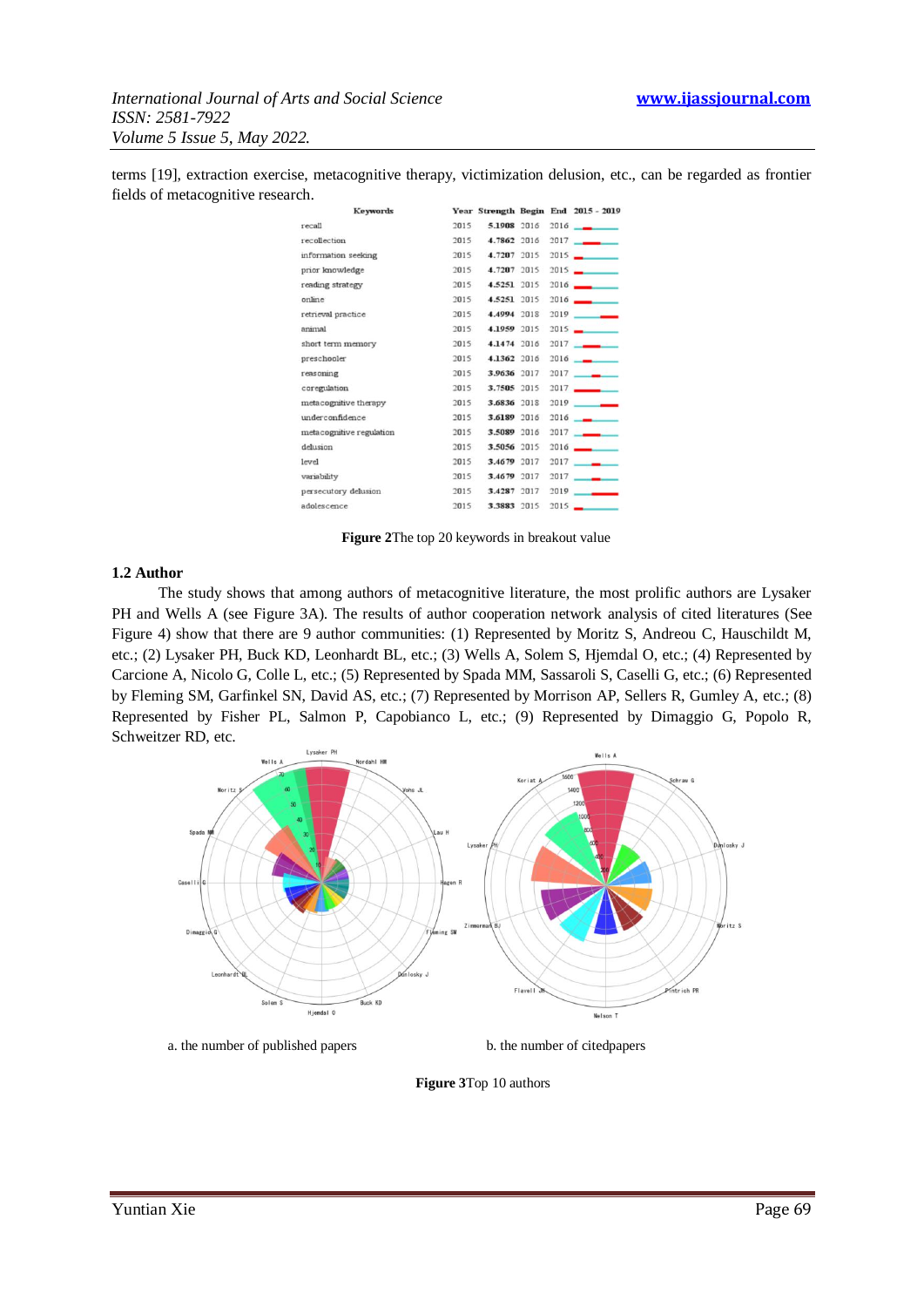*International Journal of Arts and Social Science* **www.ijassjournal.com** *ISSN: 2581-7922 Volume 5 Issue 5, May 2022.*



**Figure 4**Network diagram of authors' cooperation in cited literatures

In addition, from the perspective of cited authors, Wells A was cited the most frequently (see Figure 3b). The results of author co-citation analysis (see Figure 5) show that five author co-citation groups are mainly formed. (1) represented by Zimmerman BJ, Flavell JH, Schraw G, etc.; (2) Represented by Fleming SM, Schneider W, Kiani R, etc.; (3) Represented by Koriat A, Kornell N, Dunlosky J, etc.; (4) Represented by Wells A, Spade MM, Solem S, etc.; (5) Represented by Lysaker PH, Moritz S, Morrison AP, etc.



**Figure 5** Author co-citation analysis

# **1.3 Institutions**

According to the research, among the international institutions conducting metacognitive research in recent years, the University of Manchester in the UK has published the most papers. Most of the top 10 institutions are from European and American countries, including 3 in the UK, 2 in each the US and the Netherlands, and 1 in each Germany, Australia and Norway (see Table 2). However, in terms of the most published countries, the top three are the United States (1,212), the United Kingdom (475) and Germany (302).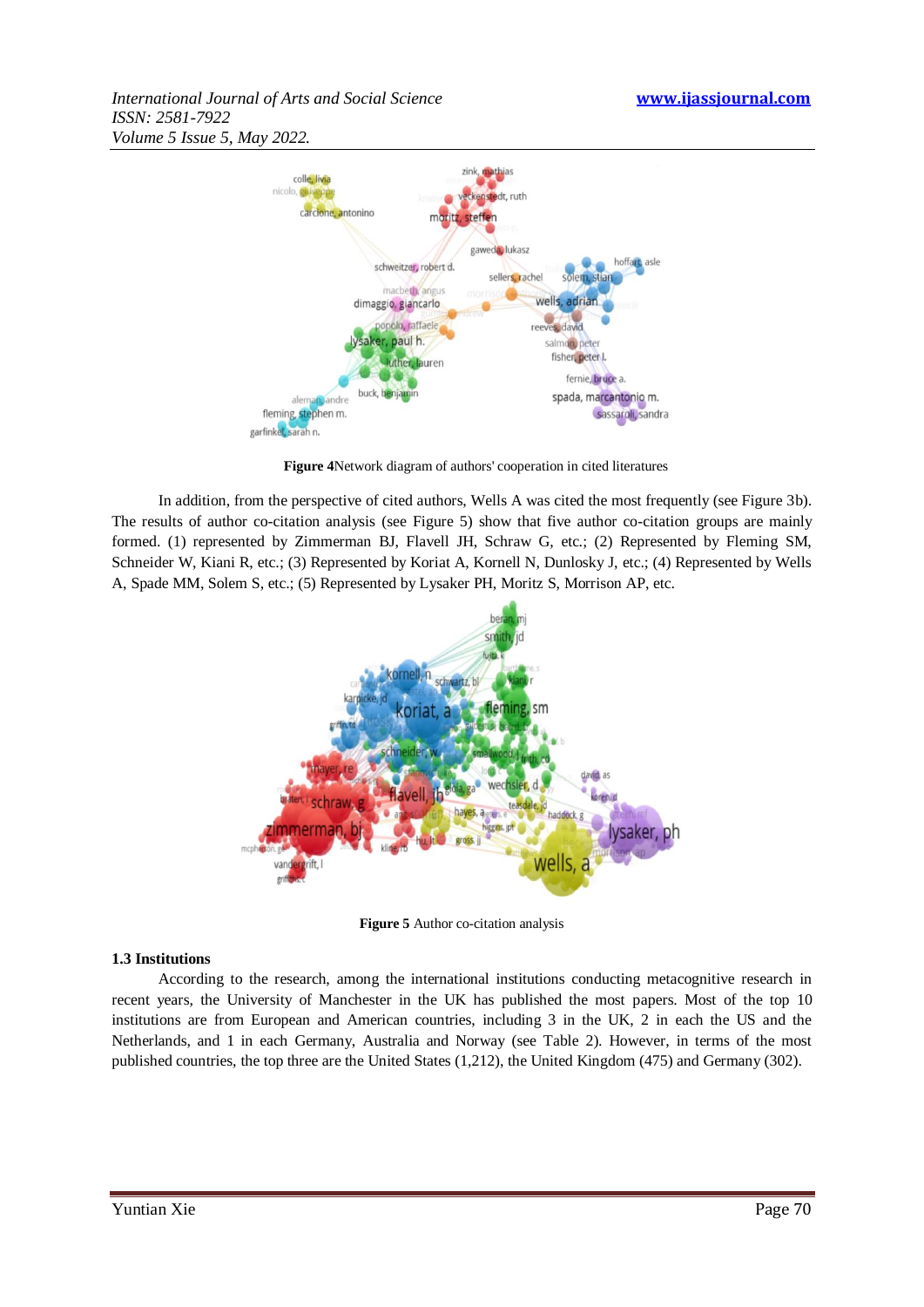# *International Journal of Arts and Social Science* **www.ijassjournal.com** *ISSN: 2581-7922 Volume 5 Issue 5, May 2022.*

| <b>Table 2</b> Top 10 institutions by publications |                                                |                                 |                                |  |
|----------------------------------------------------|------------------------------------------------|---------------------------------|--------------------------------|--|
| <b>SN</b>                                          | Institution                                    | country                         | Posts/<br>Average annual posts |  |
|                                                    | University of Manchester                       | <b>Britain</b>                  | 92/18.4                        |  |
| 2                                                  | University College London                      | <b>Britain</b>                  | 75/15                          |  |
| 3                                                  | Indiana University School of Medicine          | United States of America        | 71/14.2                        |  |
| 4                                                  | University Medical Center Hamburg-Eppendorf    | Germany                         | 55/11                          |  |
| 5                                                  | University of Sydney                           | Australia                       | 46/9.2                         |  |
| 6                                                  | Norwegian University of Science and Technology | The Norwegian                   | 45/9                           |  |
| 7                                                  | University of California Los Angeles           | <b>United States of America</b> | 44/8.8                         |  |
| 8                                                  | <b>Maastricht University</b>                   | the Netherlands                 | 41/8.2                         |  |
| 9                                                  | University of Amsterdam                        | the Netherlands                 | 39/7.8                         |  |
| 10                                                 | Kings College London                           | <b>Britain</b>                  | 38/7.6                         |  |

The results of institutional cooperation network analysis (See Figure 6) show that there are seven institutional communities: (1) represented by University of California Los Angeles, Columbia University and McGill University in Canada; (2) Represented by Maastricht University and University of Amsterdam in the Netherlands and University Medical Center Hamburg-Eppendorf in Germany; (3) Represented by University College London, University of Oxford and University of Sussex in the UK; (4) Represented by Indiana University School of Medicine, University of North Carolina Chapel Hill and Rudbush Medical Center; (5) Represented by university of Manchester, University of Liverpool in the UK and Norwegian University of Science and Technology in Norway; (6) Represented by the University of Sydney and the University of Queensland in Australia and Pennsylvania State University in the United States; (7) Represented by Kings College London, London South Bank University and University of Padua in Italy.



**Figure 6** institutional cooperation networks

# **1.4 Cited literature**

According to the study, the most frequently cited document is Flavell' s Metacognition and Cognitive Monitoring, published in American Psychologist: A new area of cognitive-developmental inquiry published on American Psychologist in 1979. The mediating centrality of this literature was 0.21, greater than 0.1. Among the top 10 cited literatures (excluding works), Wells alone has 2, and all published in journal Behaviour Research and Therapy (see Table 3). Among them, the mediating centrality of the paper in 1996 (0.23) was greater than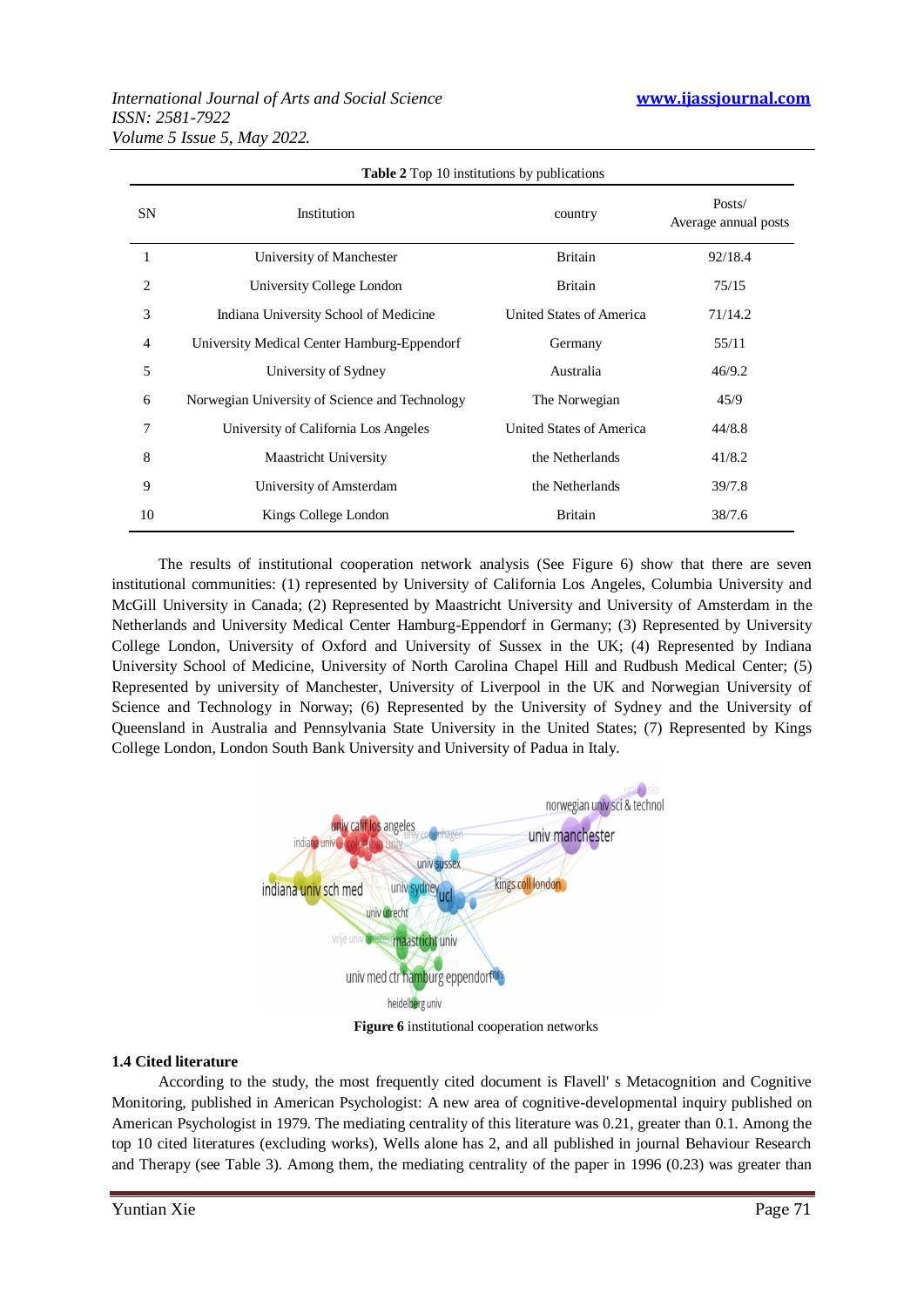0.1. In addition, the mediating centrality of the second literature (first author: Nelson) (0.60) was also greater than 0.1, which was also very important. Among the excluded works, the Handbook of Self-Regulation written and published by Boekaerts in 2000 has two articles (one is Pintrich' s The Role of Goal Orientation in Selfregulated Learning, another article is Attaining Self-Regulation: A Social Cognitive Perspective by Zimmerman) has mediating centrality (0.14 and 0.11, respectively) greater than 0.1 and should also be valued. As shown in Figure 7, the citations of these five papers in recent years showed an overall upward trend.

|    | First author<br>(year) | Title of literature/Subordinate to the clustering 1 to 5                                                    | Journal                                        | citation/annual<br>average citation |
|----|------------------------|-------------------------------------------------------------------------------------------------------------|------------------------------------------------|-------------------------------------|
| 1  | Flavell<br>(1979)      | Metacognition and cognitive monitoring: A new area<br>of cognitive-developmental inquiry/1                  | American Psychologist                          | 482/96.4                            |
| 2  | Nelson<br>(1990)       | Metamemory: A theoretical framework and new<br>findings/2                                                   | Psychology of Learning<br>and Motivation       | 232/46.4                            |
| 3  | Wells<br>(2004)        | A short form of the metacognitions questionnaire:<br>properties of the MCQ-30/4                             | Behaviour Research and<br>Therapy              | 204/40.8                            |
| 4  | Wells<br>(1996)        | Modelling cognition in emotional disorder: The S-<br>REF model/4                                            | Behaviour Research and<br>Therapy              | 162/32.4                            |
| 5  | Koriat<br>(1997)       | Monitoring one's own knowledge during study: A<br>cue-utilization approach to judgments of learning/2       | Journal of Experimental<br>Psychology: General | 156/31.2                            |
| 6  | Veenman<br>(2006)      | Metacognition and learning: Conceptual and<br>methodological considerations/1                               | Metacognition and<br>Learning                  | 128/25.6                            |
| 7  | Schraw<br>(1994)       | Assessing metacognitive awareness/1                                                                         | Contemporary<br><b>Educational Psychology</b>  | 123/24.6                            |
| 8  | Kay<br>(1987)          | The Positive and Negative Syndrome Scale (PANSS)<br>for Schizophrenia/5                                     | Schizophrenia Bulletin                         | 119/23.8                            |
| 9  | Feming<br>(2010)       | Relating introspective accuracy to individual<br>differences in Brain structure/3                           | Science                                        | 117/23.4                            |
| 10 | Maniscalco<br>(2012)   | A signal detection theoretic approach for estimating<br>metacognitive sensitivity from confidence ratings/3 | Consciousness and<br>Cognition                 | 112/22.4                            |





**Note:** 1 is Flavell (1979); 2 is Nelson (1990); 3 is Wells and Matthews (1996); 4 is Pintrich (2000); 5 is Zimmerman (2000).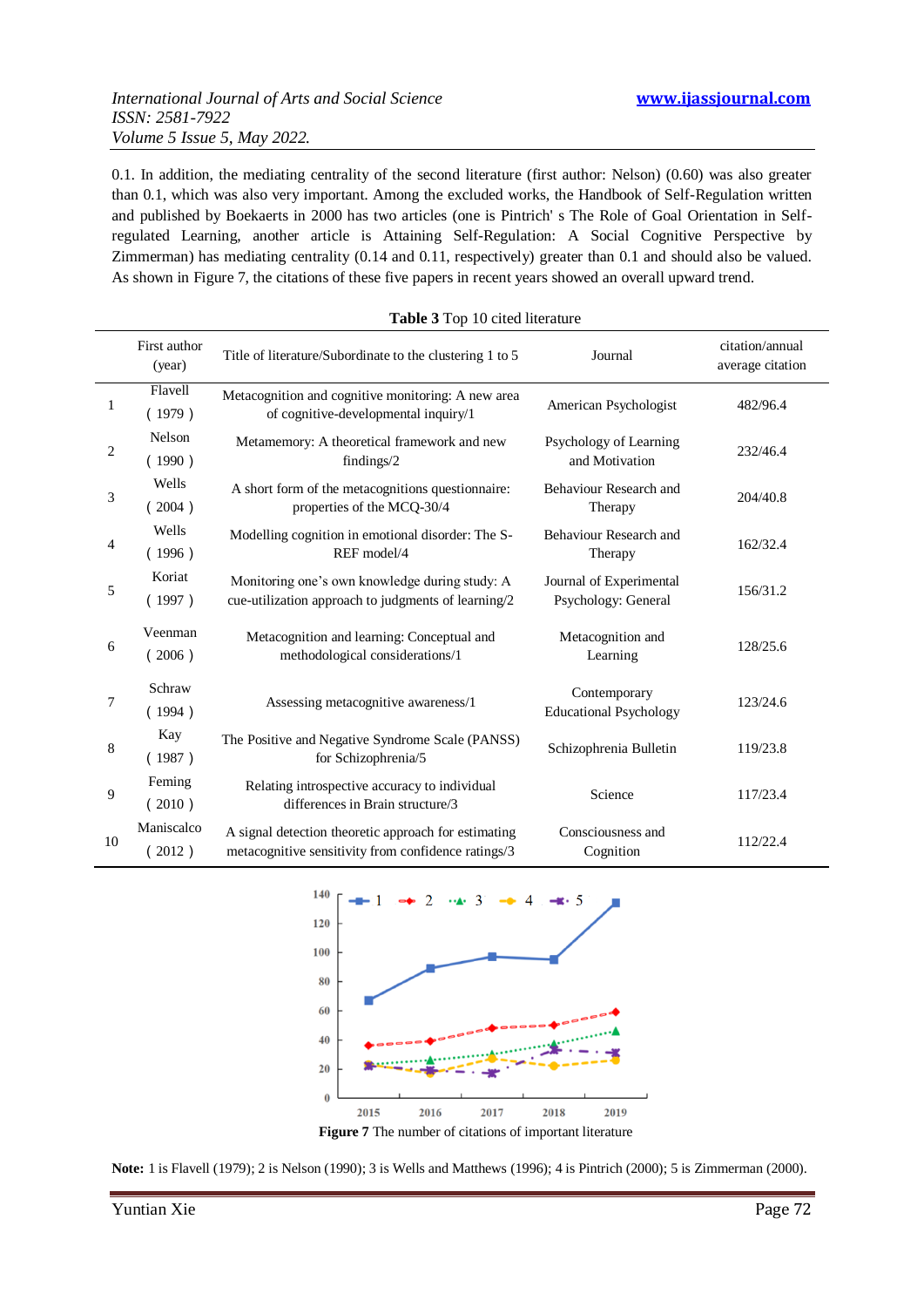# **IV. DISCUSSION**

#### **1.1 Hot spots and frontiers of international metacognitive research**

In recent years, self-regulated learning, meta-memory therapy, meta-memory, schizophrenia confidence and so on are the hot spots of international metacognitive research.

The First one is self-regulated learning. Self-regulated learning is an active and constructive process in which learners set goals for learning and then monitor, regulate and control their own cognition, motivation and behavior, guided and constrained by goals and environment [20]. It includes three stages: pre-consideration, performance or volitional control and self-reflection [21]. Research in this field can be traced back to Flavell. Flavell [22] proposed a cognitive monitoring model, believing that the monitoring of various cognitive activities is achieved through the actions and interactions of four kinds of phenomena: metacognitive knowledge, metacognitive experience, goal (or task) and action (or strategy). However, metacognitive knowledge and metacognitive experience are often associated with learning strategies, self-regulation and other concepts [23]. Studies have pointed out that metacognition, especially metacognition monitoring, is the key to self-regulated learning [24]. In order to understand complex scientific topics, learners need to apply self-regulating learning skills including metacognitive monitoring, especially in hypermedia learning environments [25]. Nowadays, the research in this field is deepening to online learning, cooperative learning and other directions. For example, some studies examined the influence of metacognitive inquiry group model on students' metacognitive performance in cooperative learning environment supported by computer, and found that individual metacognitive support affects students' online metacognitive performance, while social metacognitive support increases students' participation in peer learning process [26]. Other studies have found that improving learners' metacognition can help enhance their interest in online learning and promote their continuous MOOCs learning [27]. Due to the COVID-19 pandemic in 2020, online learning has received greater attention. Future research can compare students' metacognitive performance in online learning environment and face-to-face learning environment, and explore whether the embedding of metacognitive support in online learning environment can improve students' performance at different levels.

The second one is metacognitive therapy. Metacognition is an important factor in the development and maintenance of psychological disorders [28]. Metacognitive therapy has been applied in the treatment of depression, generalized anxiety disorder, post-traumatic stress disorder and other disorders, with both adults, children and adolescents [29]-[32]. In order to better understand and deal with psychological disorders, researchers have constructed different theoretical models. Wells et al. [33] proposed a Self-Regulatory Executive Function Model (S-REF Model) for mood disorders based on the integration of information processing research and Beck's schema theory. The model suggests not only what cognitive therapy should do, but also how to accomplish cognitive change most effectively. Papageorgiou et al. [34] proposed a Clinical Metacognitive Model of Rumination and Depression based on the S-REF Modell. The model includes positive beliefs, negative beliefs, and metacognitive efficiency, suggesting that the vicious cycle of rumination, depression, and metacognitive might be responsible for the persistence of depressive experiences. In addition, Bernstein [35] put forward such as Metacognitive Processes Model of Decentering. The model includes three metacognitive processes: meta-consciousness, separation from internal experience and reduction of response to thought content, which further confirms the important role of metacognitive ability in mental health. Based on the integration and development of metacognitive therapy models, future studies will explore the mechanism of metacognitive beliefs in different age levels and groups with different psychological disorders through longitudinal studies.

The third one is meta-memory. Research on meta-memory focuses on the core issues of people's belief in memory, memory monitoring and memory control [36]. To solve these problems, researchers used different methods, asking subjects to make judgments about their memories or to control different stages of learning. Nelson[37] established three principles of meta-memory analysis: a) the cognitive process is divided into two or more special levels related to each other; b) the meta-level contains the dynamic model of the object level; c) there are two dominant relationships, monitoring and control, which are defined in terms of the direction of information flow between the meta-level and the object level. However, Koriat[38] distinguished three kinds of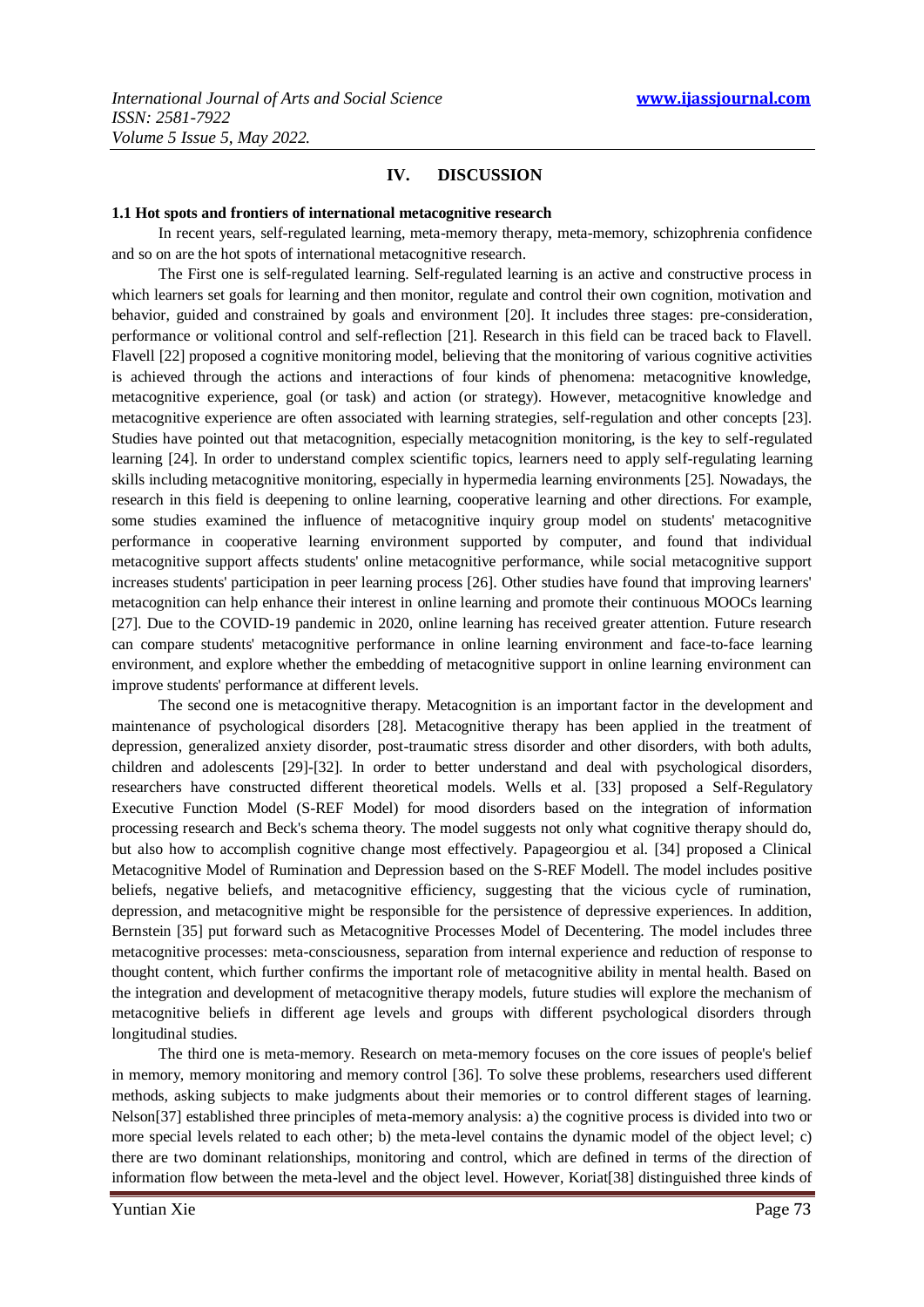cues for learning judgment (internal cues, external cues and mnemonic cues) and proposed a method of using cues for learning judgment. Although many studies have focused on how a single cue affects meta-memory judgment, a recent study found that multiple cues affect people's prediction of future memory performance [39]. In fact, the research of metacognition involves not only human beings but also other animals. For example, monkeys' uncertain responses reflect their possible ability to monitor their mental states [40]. Coping with uncertainty requires resources, and with sufficient training, humans can cope with uncertainty by using minimal working memory resources or sharing resources effectively [41]. Future studies will further explore the effects of monitoring precision on control effectiveness, the effects of multiple cues on meta-memory, and the differences in meta-memory performance between humans and other animals, especially primates.

The forth is schizophrenia. Metacognitive deficits were found in both the early and late stages of schizophrenia [42]-[43]. Furthermore, metacognitive deficits are associated with objective and subjective indicators of health, independent of symptom severity [44]. It controls the self-expectation of neuro-cognition, affective cognition and goal realization, and predicts the level of future negative symptoms of schizophrenia [45]-[46]. Research in this area involves both cognitive distortion and conceptual confusion. The most consistent findings on cognitive distortions in schizophrenia are associated with a specific data-collection bias known as jumping to conclusions, in which patients prematurely terminate data collection and weigh the evidence when drawing strong conclusions [47]. However, the conceptual confusion of schizophrenics weakens the connection between neuro-cognition and metacognition [48]. Metacognitive training or metacognitive intervention has been paid more and more attention in the treatment of schizophrenia [49]. For example, Metacognitive Reflection and Insight Therapy (MERIT) has been applied to the treatment of schizophrenia in recent years [50] - [51]. In the future, patients' metacognition and psychological ability should be continuously evaluated in the treatment of schizophrenia, and the relationship among metacognition, cognitive empathy and affective empathy as well as how they are affected by specific interventions should be further explored.

The last one is confidence. The cited literature can be traced back to the Signal Detection Theory and Psychophysics by Green and Swets (1966). In psychological tasks, an interesting measurement is how observers' confidence rating predicts the accuracy of stimulus judgment, and signal monitoring theory provides an effective measurement method [52]. A recent eye movement study identified a new near-threshold feature of sensory-perception involving the interaction between eye activity and visual information decision making, and suggested that perceptual decisions and confidence judgments can be processed independently [53]. In addition to confidence, introspection is also an important concept in this field. The researchers explored the neural mechanisms underlying these aspects. It has been found that introspection is associated with gray matter volume in the prefrontal cortex, and individual differences in introspection are also associated with white matter microstructure in this area of the prefrontal cortex [54]. Other studies have applied transcranial magnetic stimulation to manipulate reaction-specific representations in the premotor cortex, and found that specific action information in the premotor cortex contributes to the perception of confidence [55]. Future research will further explore the relationship between confidence judgment and perceptual decision making and their neural mechanism, further confirm the view that the brain represents a multi-level confidence system, and explore how the improvement of introspection ability will lead to changes in brain structure and function.

Among the above five research hotspots, self-regulating learning which has always been concerned by researchers is not only the largest keyword cluster in frontier literatures, but also the largest cluster in cited literature. Confidence is the smallest keyword cluster in frontier literatures, but the time span of citation is the largest. This indicates that although the discussion on confidence in metacognitive research started very early and spanned many subdomains of psychology and neuroscience [56], it has received less attention in recent years. In fact, these research hotspots are not completely independent, but related to each other. For instance, self-regulated learning, meta-memory, and confidence can be focused on educational psychology, developmental psychology and so on, while metacognitive therapy and schizophrenia can be focused on clinical psychology, cognitive neuroscience and other fields. Furthermore, this study also found that recent advances in metacognitive research focused on extraction exercises, metacognitive therapy and persecutory delusions. First, extract exercises. Retrieval exercise is an important keyword in the third research hotspot (meta-memory) identified in this study. Knowing whether information can be extracted can provide diagnostic information for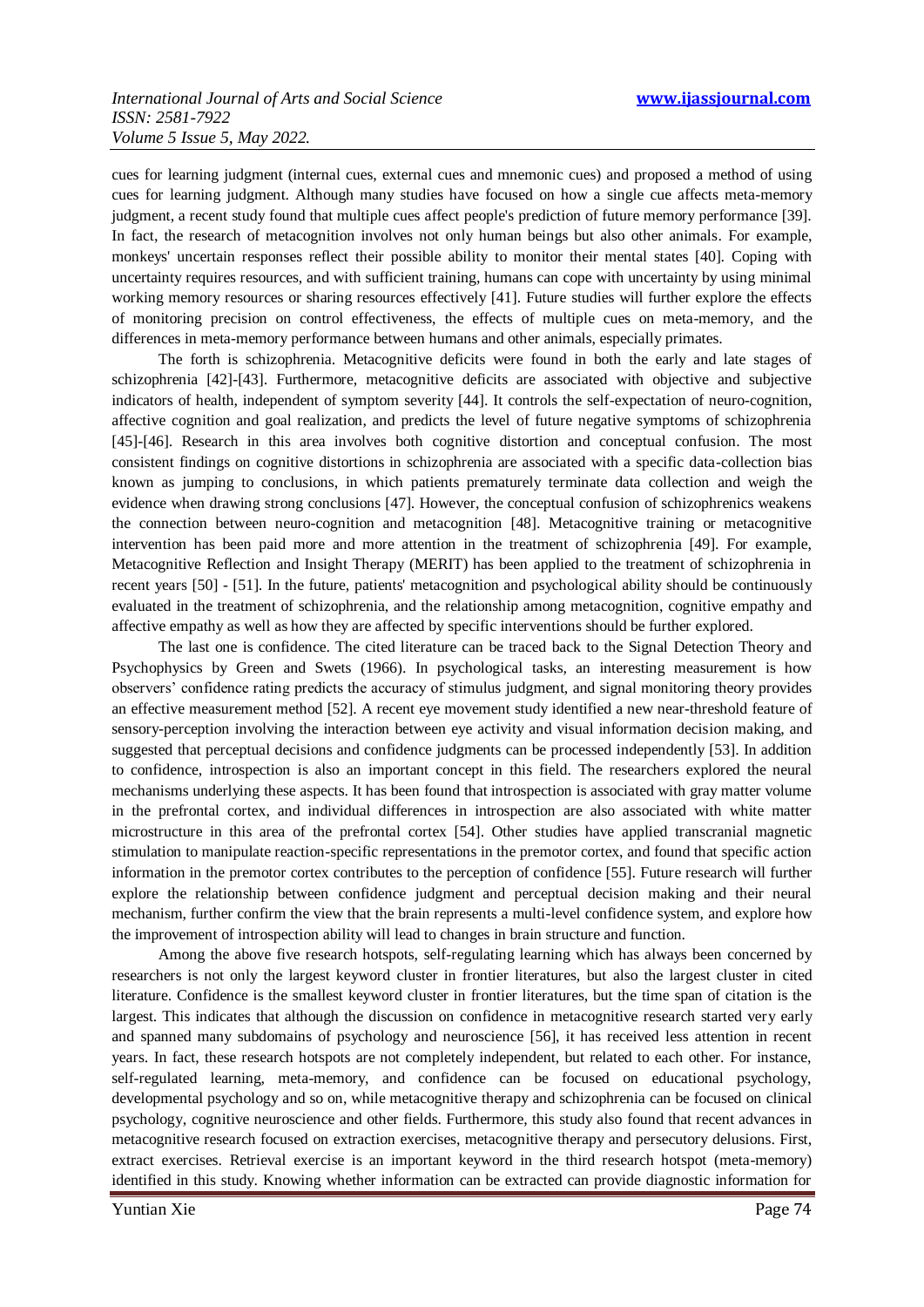self-adjustment of subsequent learning activities [57]. Retrieval exercises are good for improving memory accuracy [58] and can benefit individuals with ADHD in learning [59]. Moreover, students' use of extraction exercises varies according to age and field of study [60]. As for metacognitive therapy, it is not only a research hotspot, but also the research frontier. In recent years, researchers have been exploring new metacognitive therapies. Take group-based metacognitive therapy [32] and family-based metacognitive therapy [61] as examples. Paranoia of persecution is also on the cutting edge. Metacognition is at the core of the subjective reality of delusional concepts and lost self-direction [62]. Researchers continue to explore metacognitive intervention approaches or metacognitive training methods, such as individualized metacognitive training. It specifically targets delusional beliefs of psychiatric patients and works by cultivating awareness of the unbelievable content of delusional beliefs, as well as the cognitive biases that lead to the formation and development of delusional beliefs [63].

## **1.2 The main body of international metacognitive research**

From the perspective of frontier authors and cited authors, Lysaker PH, Wells A, Moritz S and Dunlosky J are remarkable authors in the field of metacognitive research ranking among the top 10 in terms of publication volume and citation volume in recent five years, with the average annual publication volume ranging from 3.4 to 14.2 and the average annual citation volume ranging from 128.2 to 321.6. Lysaker PH of Indiana University School of Medicine in the United States has conducted in-depth research on metacognitive deficits and corresponding metacognitive interventions in schizophrenia. Wells A, from the University of Manchester in the UK, introduced the concept of metacognitive therapy, carried out a large number of relevant studies, and established a theoretical model to support positive changes in mental health. Moritz S, from the Eppendorf Medical Center at the University of Hamburg in Germany, focuses on metacognitive research in psychiatric disorders, such as memory and metacognitive memory in people with schizophrenia. Dunlosky J, from Kent State University in the US, has carried out extensive research in areas such as meta-memory and self-regulated learning. Much of his work is closely related to these subjects. For example, Metacognition in educational theory and practice (1998), Metacognition (2008), Hand book of meta-memory and memory (2013) and The Oxford handbook of meta-memory (2016), etc.

This study finds that five author co-citation groups have gradually formed in recent years. Each co-cited population has a relatively close academic relationship, and the "distance" is relatively close. For example, in the largest author co-citation group, the main research topic is self-regulating learning. In addition to Flavell JH, Zimmerman BJ and Schraw G are also representatives of this group. Among them, Zimmerman BJ from the Graduate School and University Center of the City University of New York carried out a large number of fruitful researches in the field of self-regulated learning, proposed the famous three-stage model of selfregulated learning, and published books like Self-regulated learning: From teaching to self-reflective practice (1998), Self-regulated learning and academic achievement: Theoretical perspectives (2001) and Handbook of self-regulation of learning and performance (2011). Schraw G from the University of Nevada in the United States compiled the Metacognitive Awareness Inventory (MAI) and carried out a large number of studies on Metacognitive Awareness, Metacognitive measurement and other fields.

Conducting academic research requires teamwork. This study found that nine author communities have gradually formed in international metacognitive research. Their works focus on different issues. For example, the authors represented by Moritz S et al have made great achievements in metacognitive training of schizophrenia and depression. The authors represented by Lysaker PH et al mainly discussed metacognitive ability in the psychotherapy of schizophrenia. A community of authors represented by Fisher PL et al mainly focused on metacognitive therapy of emotional distress in cancer patients. These communities of authors are both relatively independent and related to each other, such as Moritz S in the first community and Lysaker PH in the second. The collaboration between research institutions is behind the authors' collaboration. At present, the research institutions engaged in metacognitive research are mainly concentrated in European and American countries, but the strength of Australia cannot be underestimated. From the perspective of the community of seven major institutions, there is cooperation between national and transnational research institutions. It's not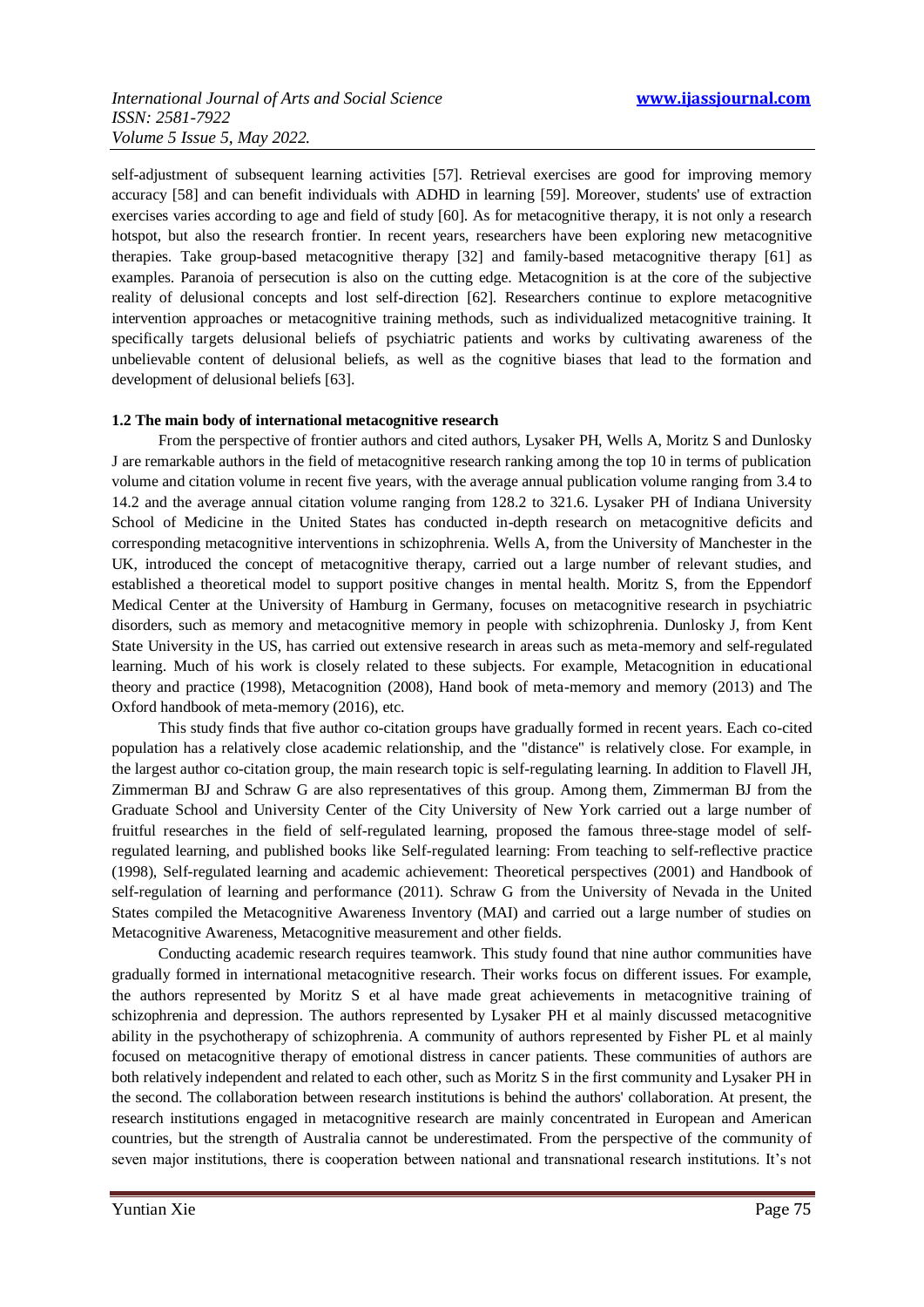difficult to foresee that metacognitive research will be promoted to a new level in the future with the strengthening of cooperation among authors, institutions and countries.

To sum up, the role of metacognition in learning, memory and clinic has promoted the research in related fields. Neuroscientists also see metacognition as a topic worth exploring. For instance, an important question is whether metacognitive ability is a domain general skill supported by a core neuroanatomical basis, or whether region-specific neural structures are the basis for accurate reflection in different cognitive domains [64]. For example, in the process of understanding the neural mechanisms of confidence, it is important to manipulate the confidence system through specific tasks to make it independent from decision making. This includes more careful design of experimental stimuli and more rigorous application of tools for psychophysical modeling. In addition, the application and innovation of statistical methods also promote the continuous and in-depth development of metacognitive research. The diversity of methods requires researchers to clearly and specifically choose their own perspectives in any given study. In the future, metacognitive research will continue to make new breakthroughs in content, methods and means centering on self-regulating learning and meta-memory therapy.

# **V. CONCLUSION**

In conclusion, we can draw three conclusions from the current research. (1) Self-regulating learning, metacognitive therapy, meta-memory, schizophrenia and confidence are the hot spots of international metacognitive research. Extraction exercises, metacognitive therapy, and persecutory delusions are the frontiers. (2) Flavell (1979), Nelson (1990), Wells and Matthews (1996) are important literatures in the field of metacognitive research. (3) Lysaker, Wells, Moritz and Dunlosky are important authors in the field of international metacognitive research in recent years. The close cooperation between authors and institutions engaged in metacognitive research gradually formed a community of nine authors and a community of seven institutions.

## **FUNDING**

The author(s) disclosed receipt of the following financial support for the research, authorship, and/or publication of this article: This research was supported by Teaching Reform Project of Changsha Normal University (PX-22212217).

## **REFERENCES**

- [1] Azevedo R. (2020). Reflections on the field of metacognition: issues, challenges, and opportunities. *Metacognition and Learning*, *15*(2), 91–98.
- [2] Perry, J., Lundie, D., &Golder, G. (2019). Metacognition in schools: What does the literature suggest about the effectiveness of teaching metacognition in schools?. *Educational Review*, *71*(4), 483–500.
- [3] Grimaldi, P., Lau, H., &Basso, M. A. (2015).There are things that we know that we know, and there are things that we do not know we do not know: Confidence in decision-making. *Neuroscience and Biobehavioral Reviews*, *55*, 88– 97.
- [4] Kuhn, D., & Dean, Jr., D. (2004). Metacognition: A bridge between cognitive psychology and educational practice. *Theory into Practice*, *43*(4), 268–273.
- [5] Norman, E., Pfuhl, G., Sæle, R. G., Svartdal, F., Låg, T., & Dahl, T. I. (2019). Metacognition in psychology. *Review of General Psychology*, *23*(4), 403–424.
- [6] Flavell, J. H. (1976). Metacognitive aspects of problem solving. In L. B. Resnick (Ed.), *The nature of intelligence* (pp. 231–236). Hillsdale, NJ: Erlbaum.
- [7] Favela, J. H., Miller, P. H., & Miller, S. A. (2002). *Cognitive development* (4th eds.). Upper Saddle River, NJ: Prentice-Hall.
- [8] Schneider, W. & Lockl, K. (2002). The development of metacognitive knowledge in children and adolescents. In T. Perfect & B. Schwartz (Eds.), *Applied metacognition* (pp. 224–257). Cambridge, UK: Cambridge University Press.
- [9] Schraw, G. (1998). Promoting general metacognitive awareness. *Instructional Science*,*26*(1–2), 113–125.
- [10] Mulendema, P., Ndhlovu, Z., & Mulenga, H. (2016). Perceptions and attitudes of student teachers and their cognitive-metacognitive awareness in mathematics in colleges of education in Zambia. *Journal of Education and Practice*, *7*(27), 15–25.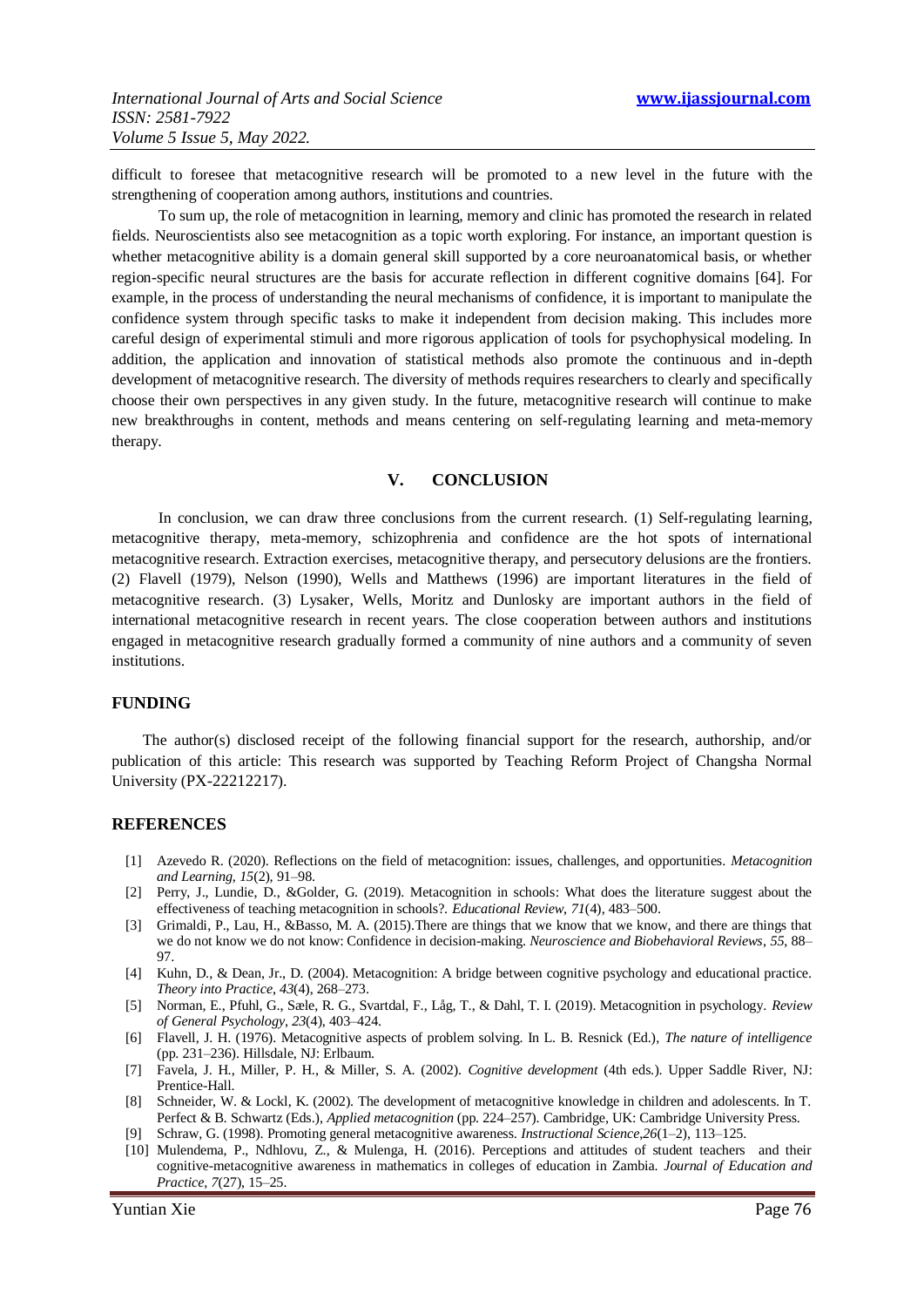- [11] Heyes, C. (2016). Who Knows? Metacognitive social learning strategies. *Trends in Cognitive Sciences*, *20*(3), 204– 213.
- [12] Martinez, M. E. (2006). What is metacognition?. *Phi Delta Kappan*, *87*(9), 696–699.
- [13] Papleontiou-louca, E. (2003). The concept and instruction of metacognition. *Teacher Development*, *7*(1), 9–30.
- [14] Kaur, P., Saini, S., & Vig, D. (2018). Metacognition, self-regulation and learning environment as determinant of academic achievement. *Indian Journal of Health and Wellbeing*, *9*(5), 735–739.
- [15] Paris, S. G., & Winograd, P. (1990). How metacognition can promote academic learning and instruction.In B. J. Jones & L. Idol (Eds.), *Dimensions of thinking and cognitive instruction* (pp. 15–51). Hillsdale, NJ: Lawrence Erlbaum Associates, Inc.
- [16] Dimmitt, C., & McCormick, C. B. (2012). Metacognition in education. In K. R. Harris, S. Graham, & T. Urdan (Eds.), *APA Educational psychology handbook* (Vol. 1, pp. 157–187). Washington, DC: American Psychological Association.
- [17] Akturk, A. O.,&Sahin, I. (2011). Literature review on metacognition and its measurement. *Procedia-Social and Behavioral Sciences*, *15*, 3731–3736.
- [18] Chen, Y., Chen, C. M., Liu, Z. Y, Hu, C.G., &Wang, X.W. (2015). Methodological functions of CiteSpace knowledge graphs. *Science Research*, *33*(2), 242–253.
- [19] Chen, C. M., Chen, Y., Hou, J. H., &Liang, Y. X. (2009). Citespace II: Identification and visualization of new trends and developments in the scientific literature.*Journal of Intelligence*, *28*(3), 401–421.
- [20] Pintrich, P. (2000). The role of goal orientation in self-regulated learning. In M. Boekaerts, P. Pintrich, & M.Zeidner (Eds.), *Handbook of self-regulation* (pp. 451–502). San Diego: Academic.
- [21] Zimmerman, B. J. (2000). Attaining self-regulation. A Social cognitive perspective. In M. Boekaerts, P. R. Pintrich and M. Zeidner (Eds.), *Handbook of self-regulation* (pp. 13–39). San Diego, CA: Academic Press.
- [22] Flavell, J. H. (1979). Metacognition and cognitive monitoring: A new area of cognitive-developmental inquiry. American Psychologist, *34*(10), 906–911.
- [23] Veenman, M. V. J., Van Hout-Wolters, B. H. A. M., & Afflerbach, P. (2006). Metacognition and learning: conceptual and methodological considerations. *Metacognition and Learning*, *1*, 3–14.
- [24] Winne, P., & Hadwin, A. (2008). The weave of motivation and self-regulated learning. In D. Schunk & B. Zimmerman (Eds.), *Motivation and self-regulated learning: Theory, research, and applications* (pp. 297–314). Mahwah: Erlbaum.
- [25] Tuysuzoglu, B. B., &Greene, J. A. (2015). An investigation of the role of contingent metacognitive behavior in selfregulated learning. *Metacognition and Learning*, *10*(1), 77–98.
- [26] Zion, M., Adler, I., & Mevarech, Z. (2015). The effect of individual and social metacognitive support on students' metacognitive performances in an online discussion. *Journal of Educational Computing Research*, *52*(1), 50–87.
- [27] Tsai, Y. H., Lin, C. H., Hong, J. C., & Tai, K. H. (2018). The effects of metacognition on online learning interest and continuance to learn with MOOCs. *Computers and Education*, *121*, 18–29.
- [28] Wells, A, (2004). Cartwright-Hatton S. A short form of the metacognitions questionnaire: properties of the MCQ-30. Behaviour Research and Therapy, *42*(4), 385–396.
- [29] Esbjørn, B. H., Lønfeldt, N. N., Nielsen, S. K., Reinholdt-Dunne, M. L., Sømhovd, M. J., & Cartwright-Hatton, S. (2015). Meta-worry, worry, and anxiety in children and adolescents: Relationships and interactions. *Journal of Clinical Child and Adolescent Psychology*, *44*(1), 145–156.
- [30] McEvoy, P. M., Erceg-Hurn, D. M., Anderson, R. A., Campbell, B. N. C., & Nathan, P. R. (2015). Mechanisms of change during group metacognitive therapy for repetitive negative thinking in primary and non-primary generalized anxiety disorder. *Journal of Anxiety Disorders*, *35*, 19–26.
- [31] Wells, A., &Sembi, S. (2004). Metacognitive therapy for PTSD: A core treatment manual. *Cognitive and Behavioral Practice*, *11*(4), 365–377.
- [32] Wells, A., McNicol, K., Reeves, D., Salmon, P., Davies, L., Heagerty, A., ... & Fisher, P. (2018).Improving the effectiveness of psychological interventions for depression and anxiety in the cardiac rehabilitation pathway using group-based metacognitive therapy (PATHWAY Group MCT): Study protocol for a randomised controlled trial. *Trials*, *19*, 215–226.
- [33] Wells, A., &Matthews, G. (1996). Modelling cognition in emotional disorder: The S-REF model. *Behaviour Research and Therapy*, *34*, 881–888.
- [34] Papageorgiou, C., &Wells, A. (2003). An empirical test of a clinical metacognitive model of rumination and depression. *Cognitive Therapy and Research*, *27*(3), 261–273.
- [35] Bernstein, A., Hadash, Y., Lichtash, Y., Tanay, G., Shepherd, K., & Fresco, D. M. (2015). Decentering and related constructs: A critical review and metacognitive processes model. *Perspectives on Psychological Science*, *10*(5), 599–617.
- [36] Dunlosky, J., Mueller, M. L., & Thiede, K. W. (2016). Methodology for investigating human metamemory: Problems and pitfalls. In J. Dunlosky & S. K. Tauber (Eds.), *The Oxford handbook of metamemory* (pp. 23–37). Oxford: Oxford University Press.
- [37] Nelson, T. O. (1990). Metamemory: A theoretical framework and new findings. *Psychology of Learning and Motivation*, *26*, 125–173.